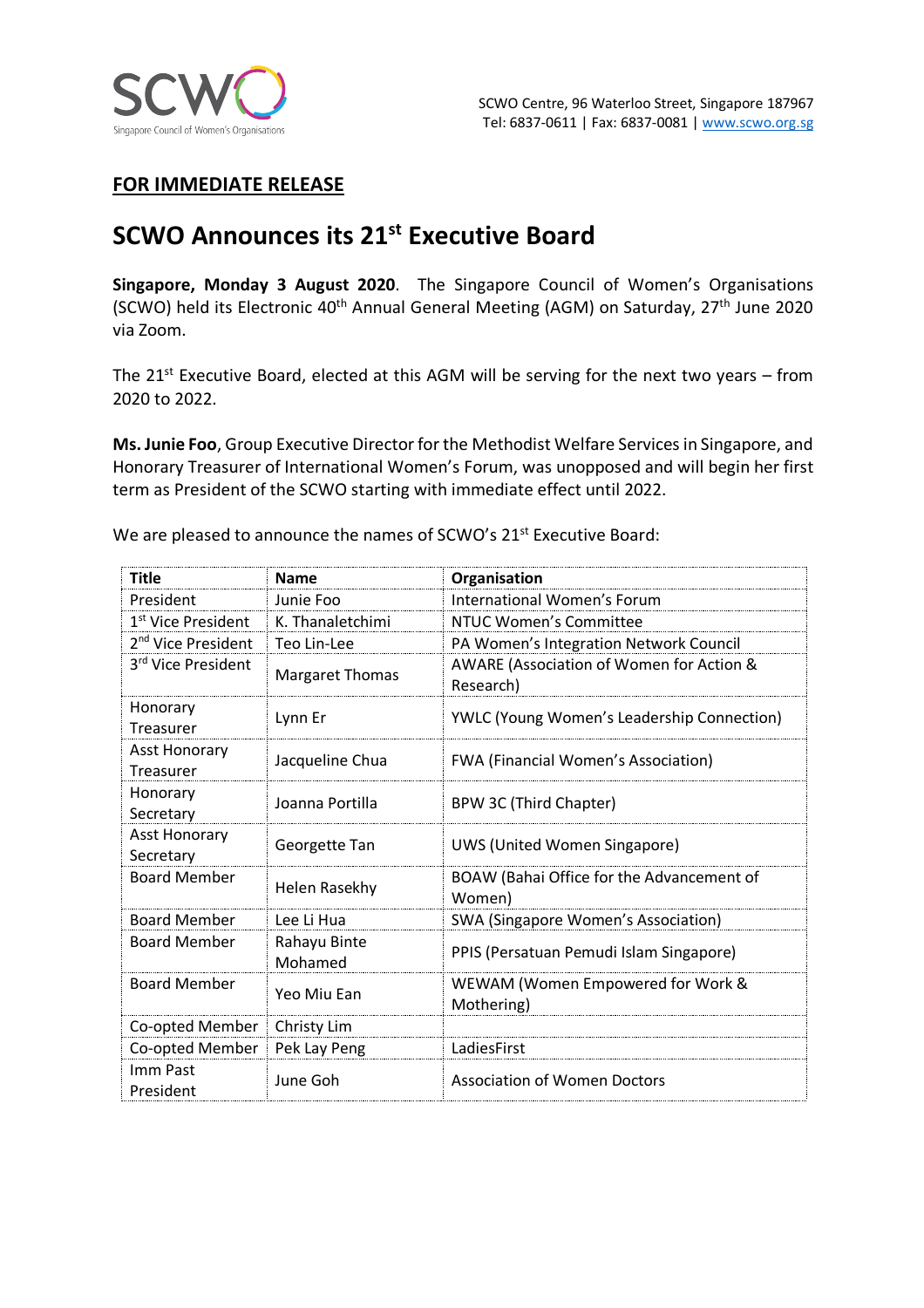

The members of the 21<sup>st</sup> Executive Board, bring together a broad spectrum of women from different industries. Together, they accurately reflect the many different types of groups represented by the SCWO. These include, but are not limited to, professional and business groups as well as community and special interest women's groups.

The new board consists of a good combination of new and past members, which allows us to provide continuity while also fostering new ideas thus providing a coherent and cohesive voice for women, family and community issues.

For queries, please contact:

| <b>Denise Balhetchet</b> | Email: denise@scwo.org.sg |
|--------------------------|---------------------------|
| <b>Renee Sahetapy</b>    | Email: renee@scwo.org.sg  |

**Denise Balhetchet** Email: denise@scwo.org.sg (O) 6571-0182 (M) 9850-8093 **Renee Sahetapy** Email: renee@scwo.org.sg (O) 6571-0186 (M) 9821-1537

*Attached: Annex – About the SCWO board members*